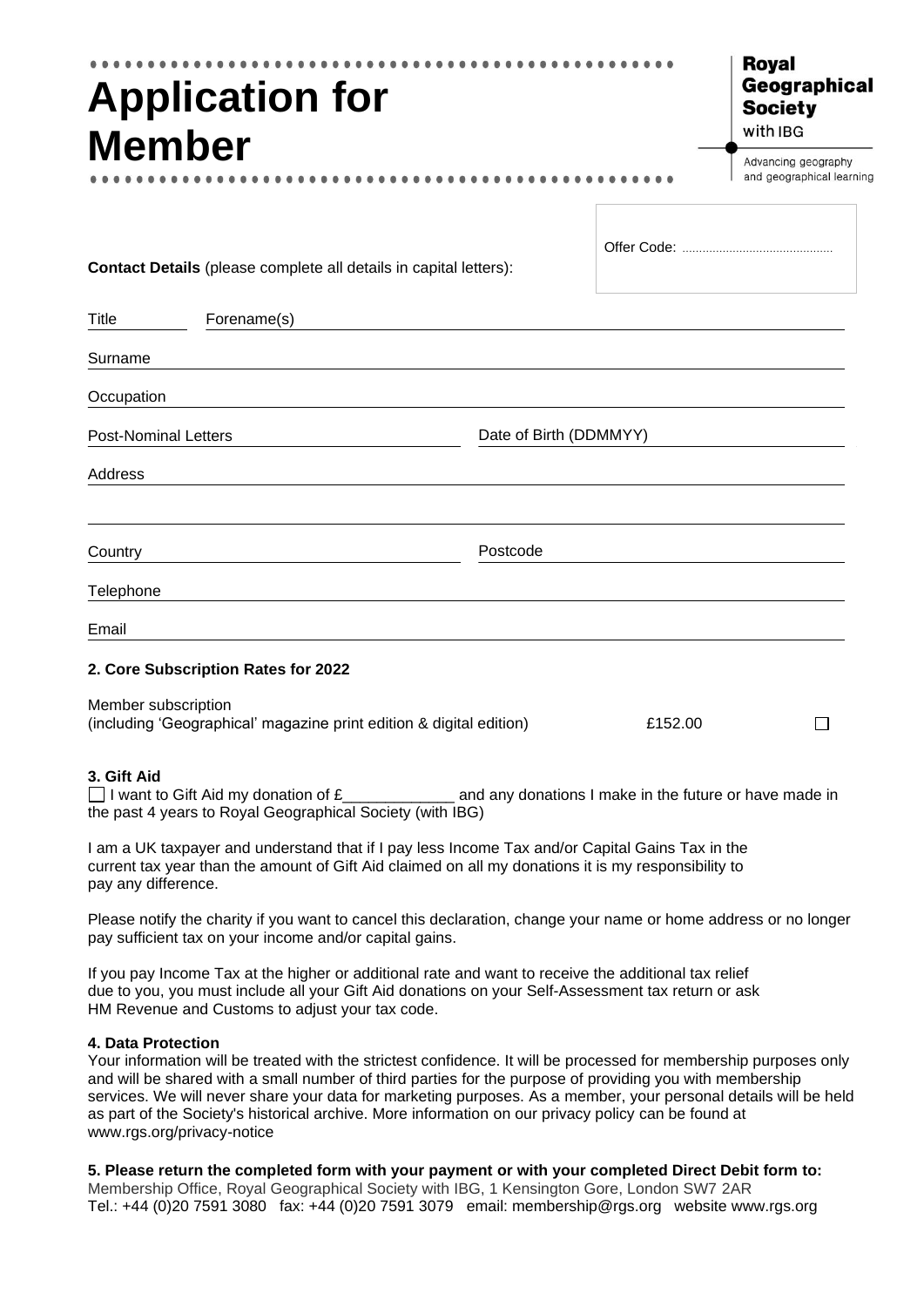| <b>Payment Methods</b>                                                                                                                                          | <b>Royal</b><br>Geographical<br><b>Society</b><br>with IBG                                                                                                                                                                                                                                                                                                |
|-----------------------------------------------------------------------------------------------------------------------------------------------------------------|-----------------------------------------------------------------------------------------------------------------------------------------------------------------------------------------------------------------------------------------------------------------------------------------------------------------------------------------------------------|
| Please complete one section below and return with your application.                                                                                             | Advancing geography<br>and geographical learning                                                                                                                                                                                                                                                                                                          |
| <b>Cheque</b>                                                                                                                                                   |                                                                                                                                                                                                                                                                                                                                                           |
| Please make cheques payable to: 'Royal Geographical Society with IBG'                                                                                           |                                                                                                                                                                                                                                                                                                                                                           |
|                                                                                                                                                                 | Amount: $\epsilon$ $\cdot$                                                                                                                                                                                                                                                                                                                                |
| <b>Credit/Debit Card</b>                                                                                                                                        |                                                                                                                                                                                                                                                                                                                                                           |
| The Society accepts Visa/MasterCard/Switch/Maestro                                                                                                              |                                                                                                                                                                                                                                                                                                                                                           |
| Valid To Date:                                                                                                                                                  |                                                                                                                                                                                                                                                                                                                                                           |
| <b>Maestro/Switch Only</b>                                                                                                                                      |                                                                                                                                                                                                                                                                                                                                                           |
| Start Date:                                                                                                                                                     | Switch Issue No:                                                                                                                                                                                                                                                                                                                                          |
|                                                                                                                                                                 | $\epsilon$ $\qquad$ $\qquad$ $\qquad$ $\qquad$ $\qquad$ $\qquad$ $\qquad$ $\qquad$ $\qquad$ $\qquad$ $\qquad$ $\qquad$ $\qquad$ $\qquad$ $\qquad$ $\qquad$ $\qquad$ $\qquad$ $\qquad$ $\qquad$ $\qquad$ $\qquad$ $\qquad$ $\qquad$ $\qquad$ $\qquad$ $\qquad$ $\qquad$ $\qquad$ $\qquad$ $\qquad$ $\qquad$ $\qquad$ $\qquad$ $\qquad$ $\qquad$<br>Amount: |
|                                                                                                                                                                 |                                                                                                                                                                                                                                                                                                                                                           |
| <b>Direct Debit</b>                                                                                                                                             |                                                                                                                                                                                                                                                                                                                                                           |
| Please complete and return the original mandate; faxed, photocopied or email versions cannot be accepted.                                                       |                                                                                                                                                                                                                                                                                                                                                           |
|                                                                                                                                                                 | $\epsilon$ <u>:</u><br>Amount:                                                                                                                                                                                                                                                                                                                            |
| <b>BACS Payments</b>                                                                                                                                            |                                                                                                                                                                                                                                                                                                                                                           |
| <b>RGS Account Details:</b><br>BIC Code:                                                                                                                        | HBUKGB4106V                                                                                                                                                                                                                                                                                                                                               |
| Sort Code:<br>40-04-01<br><b>IBAN No:</b>                                                                                                                       | GB12HBUK40040171401084                                                                                                                                                                                                                                                                                                                                    |
| Account No:<br>71401084<br>SWIFT Code:                                                                                                                          | HBUKGB4B                                                                                                                                                                                                                                                                                                                                                  |
| Please be aware that unless we are informed of both the Payment Reference and Payment Date, it may not be<br>possible to match the payment to your application. |                                                                                                                                                                                                                                                                                                                                                           |
|                                                                                                                                                                 |                                                                                                                                                                                                                                                                                                                                                           |
|                                                                                                                                                                 |                                                                                                                                                                                                                                                                                                                                                           |

Amount: **£ :**